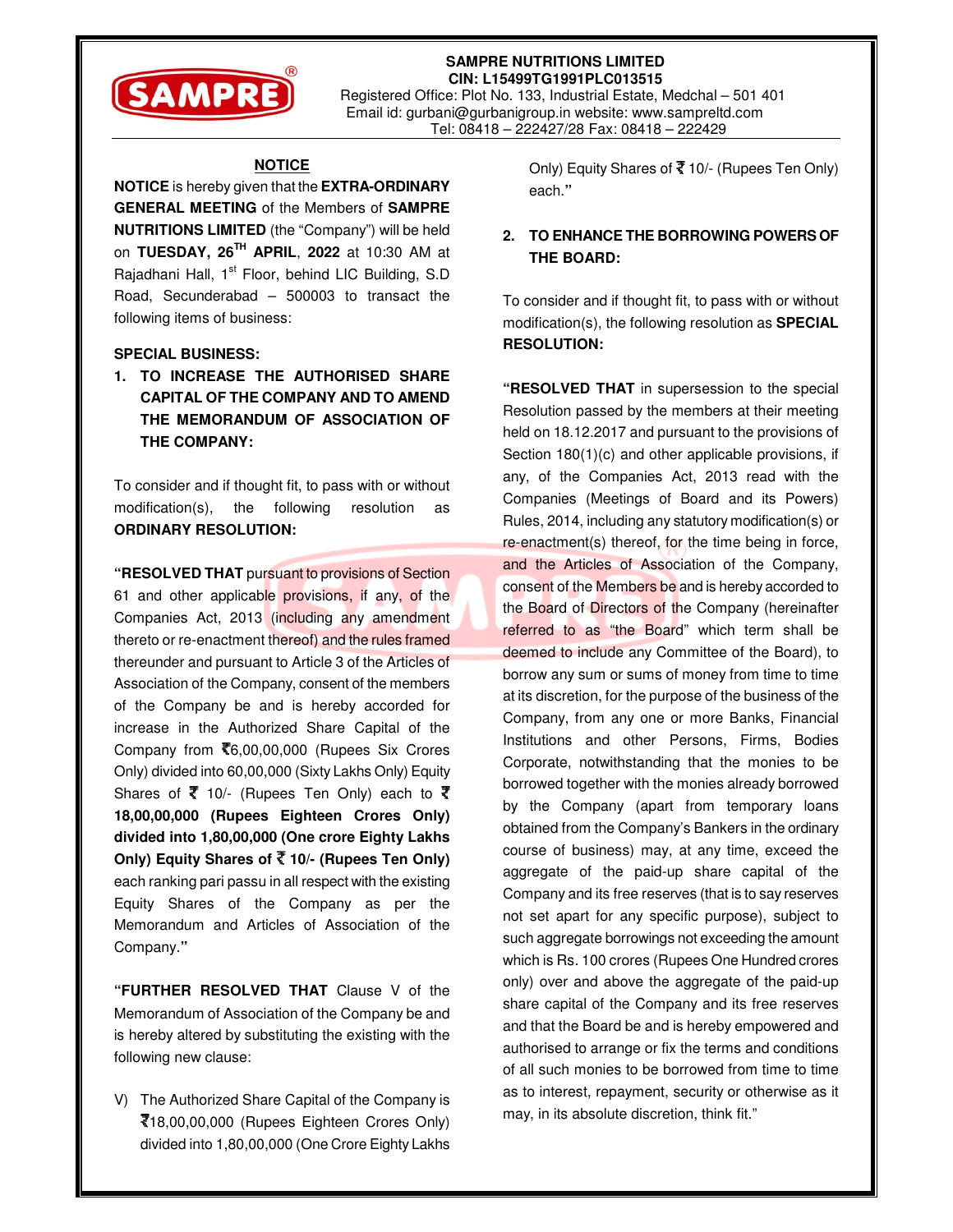**"RESOLVED FURTHER THAT** for the purpose of giving effect to this resolution, the Board be and is hereby authorised to do all such acts, deeds, matters and things as it may in its absolute discretion deem necessary, proper, or desirable and to settle any question, difficulty, doubt that may arise in respect of the borrowing(s) aforesaid and further to do all such acts, deeds and things and to execute all documents and writings as may be necessary, proper, desirable or expedient to give effect to this resolution."

# **3. TO AUTHORISE THE BOARD TO MORTGAGE AND/OR CREATE CHARGE:**

To consider and if thought fit, to pass with or without modification(s), the following resolution as **SPECIAL RESOLUTION:** 

**"RESOLVED THAT** in supersession of Special Resolution passed by the members at their meeting held on 18.12.2017 and pursuant to the provisions of Section 180(1)(a) and other applicable provisions, if any, of the Companies Act, 2013 ("the Act") read with the Companies (Meetings of Board and its Powers) Rules, 2014 including any statutory modification(s) or re-enactment(s) thereof, for the time being in force, and the Articles of Association of the Company, consent of the Members be and is hereby accorded to the Board of Directors of the Company (hereinafter referred to as "the Board" which term shall be deemed to include any Committee of the Board) for creation of charge / mortgage / pledge / hypothecation / security in addition to existing charge / mortgage / pledge / hypothecation / security, in such form and manner and with such ranking and at such time and on such terms as the Board may determine, on all or any of the moveable and / or immovable properties, tangible or intangible assets of the Company, both present and future and / or the whole or any part of the undertaking(s) of the Company, as the case may be in favour of the Lender(s), Agent(s) and Trustee(s), for securing the borrowings availed / to be availed by the Company by way of loan(s) (in foreign currency and / or rupee currency) and securities (comprising fully / partly convertible debentures and/or non convertible debentures or other debt instruments), issued / to be issued by the Company, subject to the limits approved under Section 180(1)(c) of the Act together with interest at the respective agreed rates, additional interest, compound interest in

case of default, accumulated interest, liquidated damages, commitment charges, premia on prepayment, remuneration of the Agent(s)/ Trustee(s), premium (if any) on redemption, all other costs, charges and expenses, including any increase as a result of devaluation / revaluation / fluctuation in the rates of exchange and all other monies payable by the Company in terms of the Loan Agreement(s), Debenture Trust Deed(s) or any other document, entered into / to be entered into between the Company and the Lender(s) / Agent(s) / Trustee(s) / Agency(ies) representing various state government and/or other agencies etc. in respect of the said loans / borrowings / debentures / securities / deferred sales tax loans and containing such specific terms and conditions and covenants in respect of enforcement of security as may be stipulated in that behalf and agreed to between the Board and the Lender(s) / Agent(s) / Trustee(s) / State Government(s) / Agency(ies), etc**."**

**"RESOLVED FURTHER THAT** the securities to be created by the Company as aforesaid may rank prior / pari passu / subservient with / to the mortgages and /or charges already created or to be created in future by the Company or in such other manner and ranking as may be thought expedient by the Board and as may be agreed to between the concerned parties.

**"RESOLVED FURTHER THAT** for the purpose of giving effect to this resolution, the Board be and is hereby authorised to finalize, settle, and execute such documents / deeds / writings / papers / agreements as may be required and to do all such acts, deeds, matters and things, as it may in its absolute discretion deem necessary, proper or desirable and to settle any question, difficulty or doubt that may arise in regard to creating mortgages / charges as aforesaid**."**

# **4. TO ISSUE EQUITY SHARES ON RIGHT OFFER BASIS:**

To consider and if thought fit, to pass with or without modification(s), the following resolution as **ORDINARY RESOLUTION:** 

**"RESOLVED THAT** pursuant to the provisions of Section 62, Section 23(1)(c) and other applicable provisions of the Companies Act, 2013, along with the rules made thereunder, each as amended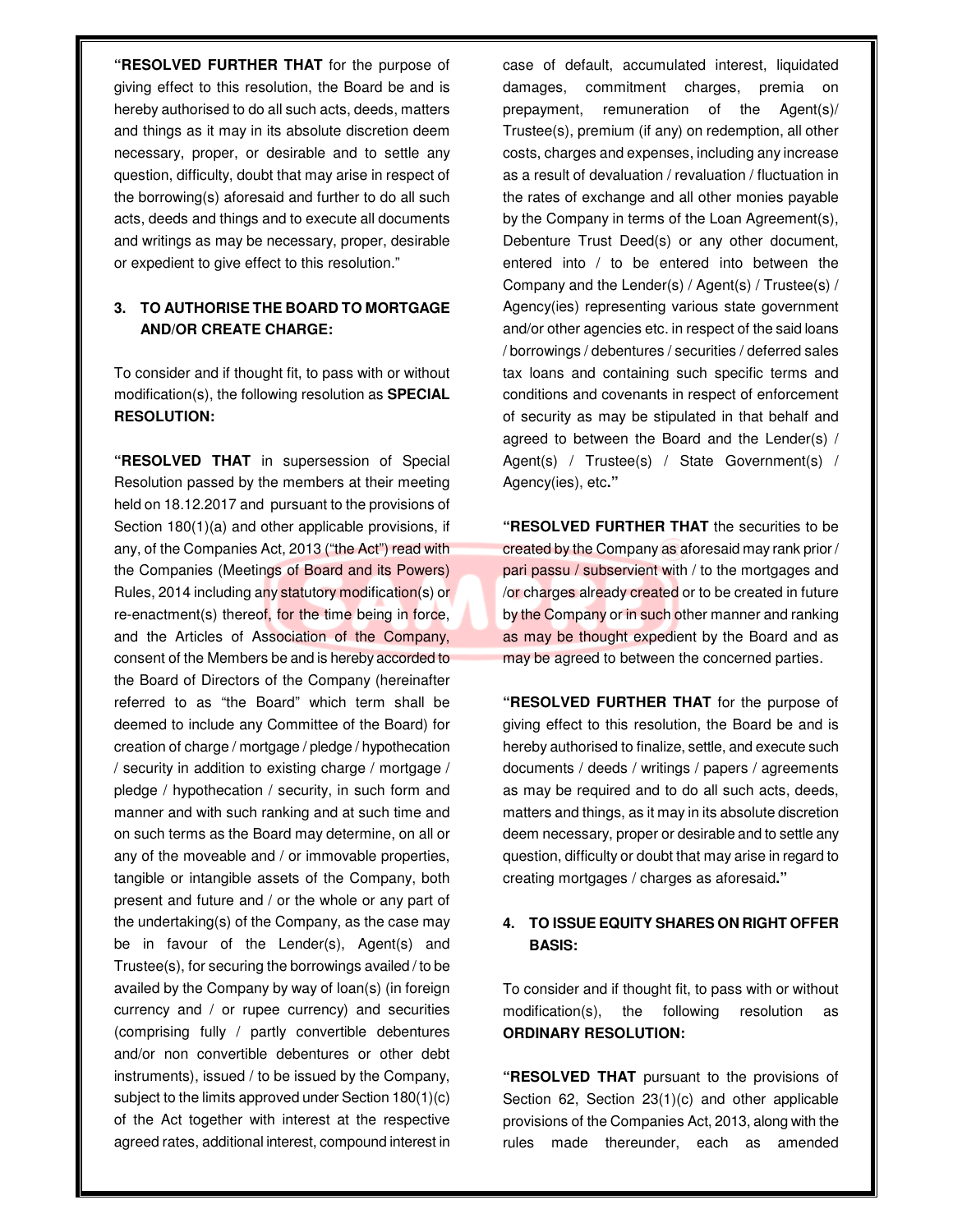("Companies Act") and in accordance with the provisions of the Memorandum of Association and the Articles of Association of the Company, the Securities and Exchange Board of India (Issue of Capital and Disclosure Requirements) Regulations, 2018, as amended ("SEBI ICDR Regulations'), the Securities Contracts (Regulation) Act, 1956, as amended, the Securities and Exchange Board of India (Listing Obligations and Disclosure Requirements) Regulations, 2015, as amended, the Foreign Exchange Management Act, 1999, as amended, rules, regulations made thereunder and any other provisions of applicable law, and subject to other approvals, permissions and sanctions of Securities and Exchange Board of India ("SEBI"), the stock exchange where the equity shares of the Company ("Equity Shares") are listed (the "Stock Exchange"), the Reserve Bank of India, the Ministry of Corporate Affairs, the Government of India and any other concerned Statutory or regulatory authorities, if and to the extent necessary, and such other approvals, permissions and sanctions as may be necessary and subject to such conditions and modifications as may be prescribed or imposed in granting of such approvals, permissions and sanctions by any of the aforesaid authorities, the consent of the members of the Company be and is hereby accorded to Board of Directors of the Company ("Board") to offer, issue and allot upto 96,40,000 Equity Shares of Rs. 10 each at a issue price of  $\bar{\mathbf{\xi}}$  15/- (Rupees Fifteen Only) each aggregating up to  $\overline{\mathfrak{c}}$  1446 Lakhs by way of a rights issue to the existing shareholders of the Company in the ratio of 2 (Two) Equity Shares for every 1(one) Equity Share held by the shareholders on a record date ("Shareholders"), as may be decided by Board to be decided at a later date on such other terms and conditions as may approved by the board in respect of the Rights Issue, to list the Equity Shares allotted pursuant to the rights Issue, on the Stock Exchange and on such other terms and conditions as may be mentioned in the Issue Documents**."**

**"RESOLVED FURTHER THAT** all Securities so offered issued and allotted by way of the Rights Issue shall be subject to the provisions of the Memorandum of Association and the Articles of Association of the Company."

## BY ORDER OF THE BOARD For **SAMPRE NUTRITIONS LIMITED**

Place: Medchal Date: 30.03.2022

**Sd/-B K GURBANI MANAGING DIRECTOR**  DIN: 00318180

### **NOTES:**

1. A MEMBER ENTITLED TO ATTEND AND VOTE IS ENTITLED TO APPOINT A PROXY TO ATTEND AND VOTE ON HIS / HER BEHALF AND THE PROXY NEED NOT BE A MEMBER OF THE COMPANY. Pursuant to the provisions of Section 105 of the Companies Act, 2013, a person can act as a proxy on behalf of not more than 50 members and holding in aggregate not more than 10% of the total Share Capital of the Company. Members holding more than 10% ten percent of the total Share Capital of the Company may appoint a single person as proxy, who shall not act as a proxy for any other Member.

Corporate members intending to send their authorized representatives to attend the meeting are requested to send a certified copy of Board Resolution to the Company, authorizing their representative to attend and vote on their behalf at the meeting.

The instrument of Proxy, in order to be effective, should be deposited at the Registered Office of the Company, duly completed and signed, not later than 48 hours before the commencement of the meeting. A proxy form is annexed to this report. Proxies submitted on behalf of limited companies, societies, etc., must be supported by an appropriate resolution / authority, as applicable.

- 2. An Explanatory Statement pursuant to the provisions of Section 102(1) of the Companies Act, 2013 is forming part of this Notice.
- 3. The Register of Members and Share Transfer Books of the Company will be remained closed from **Saturday, 23rd April, 2022 to Tuesday, 26th April, 2022.**
- 4. Members/Proxies should bring the duly filled Attendance slip enclosed herewith to attend the Meeting**.**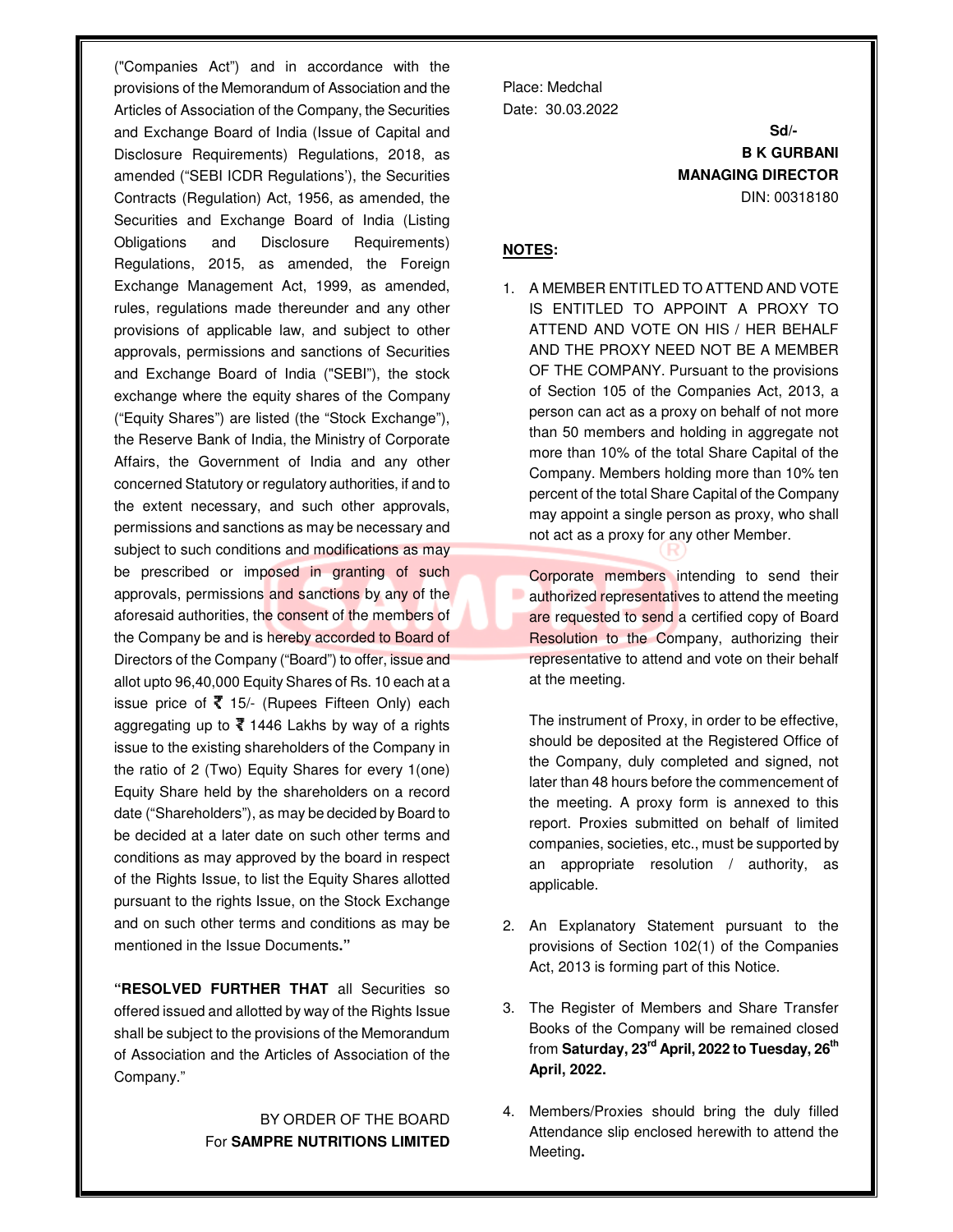- 5. Notice of EGM of the Company, Attendance Slip, Proxy Form, along-with other relevant documents and registers are open for inspection by the members at the Registered Office of the Company during working hours between 9.30 a.m. and 1.00 p.m. on all working days up to the date of the EGM.
- 6. The members are requested to address all their communications to M/s. Big Share Services Pvt Ltd, Hyderabad, the common agency to handle electronic connectivity and the shares in physical mode or at the Corporate Office of the Company for prompt redressal.
- 7. Members who are still holding shares in physical form are advised to dematerialize their shareholding to avail of the benefits of dematerialization which include easy liquidity since trading is permitted only in dematerialized form, electronic transfer, savings in stamp duty, prevention of forgery, etc.
- 8. To promote green initiative, members are requested to register their e-mail addresses through their Depository Participants for receiving the future communications by e-mail. Members holding the shares in physical form may register their e-mail addresses through the RTA, giving reference of their Folio Number.
- 9. In line with the MCA Circulars, the Notice calling the EGM has been uploaded on the website of the Company at www.sampreltd.com. The Notice can also be accessed from the websites of the Stock Exchanges i.e. BSE Limited at www.bseindia.com and on the website of NSDL (agency for providing the Remote e-Voting facility) i.e. www.evoting.nsdl.com.
- 10. Shareholders who would like to express their views/have questions may send their questions in advance mentioning their name demat account number/folio number, email id, mobile number at vamshi@gurbanigroup.in. The same will be replied by the company suitably.
- 11. The Company has dedicated E-mail address investorinfo@gurbanigroup.in for members to mail their queries or lodge complaints, if any. We will endeavour to reply to your queries at the earliest.
- 12. In terms of section 101 of the Companies Act, 2013 read with the Rules made thereunder, the listed companies may send the notice of extra-

ordinary general meeting by electronic mode. Accordingly electronic copy of the Notice of the EGM of the Company, inter alia, indicating the process and manner of e-voting along with Attendance Slip and Proxy Form are being sent to all the members whose email ID's are registered with the Company/Depository Participant(s) for communication purposes unless any member has requested for a hard copy of the same. Green Initiative soft copies of EGM Notice being sent to all those shareholders though email address for the said purpose. Members are requested to support this green initiative by registering/ updating their e-mail addresses for receiving electronic communications.

#### 13. **Voting through electronic means:**

- I. Pursuant to the provisions of Section 108 of the Companies Act, 2013 read with Rule 20 of the Companies (Management and Administration) Rules, 2014 (as amended) and Regulation 44 of SEBI (Listing Obligations & Disclosure Requirements) Regulations 2015 (as amended), and the Circulars issued by the Ministry of Corporate Affairs dated April 08, 2020, April 13, 2020 and May 05, 2020 the Company is providing facility of remote e-Voting to its Members in respect of the business to be transacted at the EGM. For this purpose, the Company has entered into an agreement with National Securities Depository Limited (NSDL) for facilitating voting through electronic means, as the authorized agency.
- II. The facility of voting through ballot paper will also be made available at the EGM and members attending the EGM, who have not already cast their votes by remote e-voting shall be able to exercise their right at the EGM through ballot paper. Members who have already cast their votes by remote e-voting prior to the EGM may attend the EGM but shall not be entitled to cast their votes again. The Instructions for e-voting are annexed to this Notice.
- III. The remote e-voting period begins on **Wednesday, 20th April, 2022 at 10:00 A.M. and ends on Monday, 25th April, 2022** at **5:00 P.M**. The remote e-voting module shall be disabled by NSDL for voting thereafter.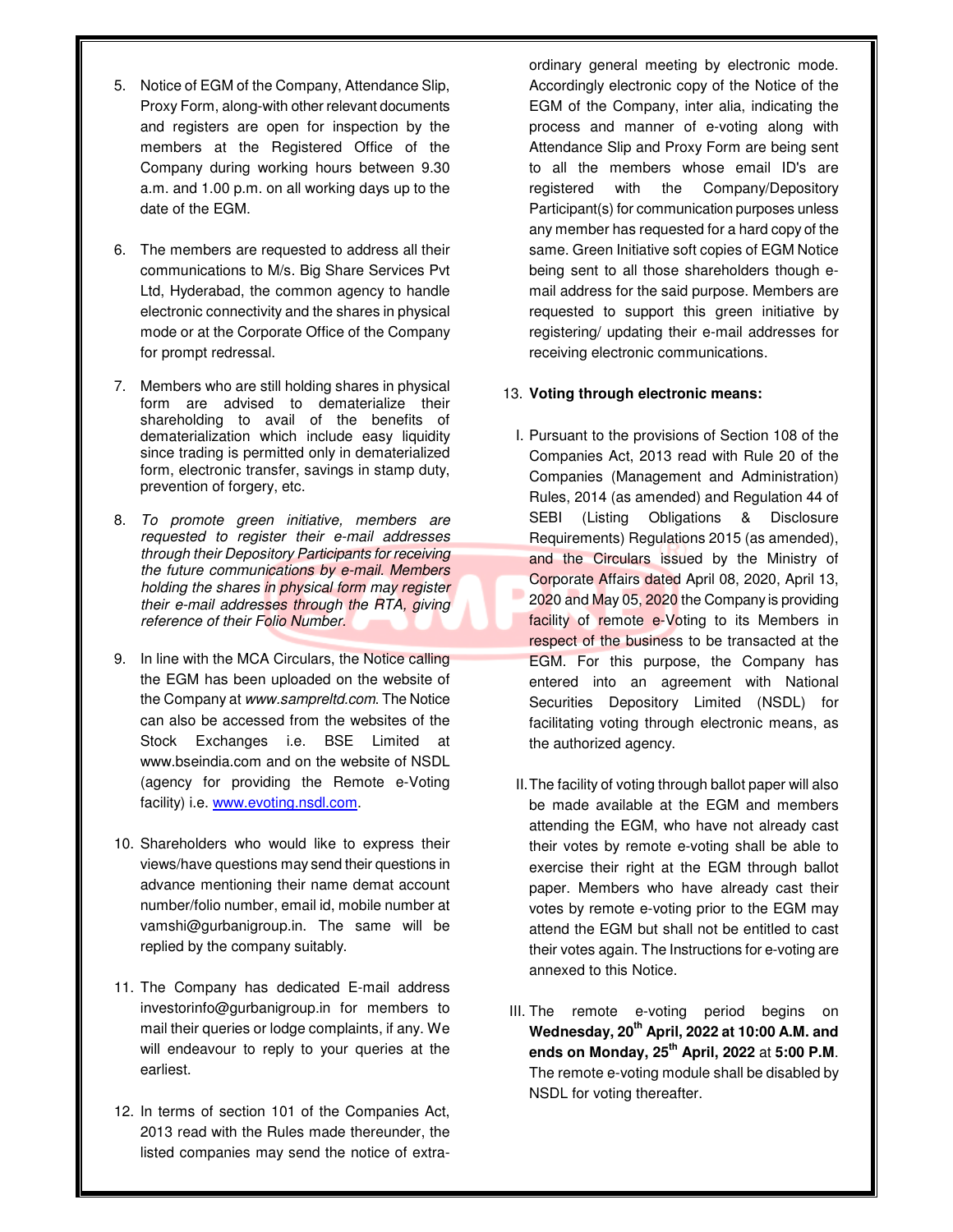- IV. The Members, whose names appear in the Register of Members / Beneficial Owners as on the record date (cut-off date) i.e. **Friday, 15th April, 2022** may cast their vote electronically. The voting right of shareholders shall be in proportion to their share in the paid-up equity share capital of the Company as on the cut-off date, being  $15<sup>th</sup>$ April 2022.
- V. The Company has appointed Mr. Vasanth Kumar Bajaj, FCS6868, Practicing Company Secretary to act as Scrutinizers, to scrutinize the remote evoting process and ballot or polling paper voting process at the meeting in a fair and transparent manner
- VI. The Scrutinizer shall, immediately after the conclusion of voting at the EGM, count the votes cast at the EGM and thereafter unblock the votes cast through remote e-voting in the presence of at least 2 witnesses not in employment of the Company. The Scrutinizer shall submit a consolidated Scrutinizer's Report of the total votes cast in favour or against, if any, not later than 3 days after the conclusion of the EGM to the Chairman of the Company. The Chairman, or any other person authorised by the Chairman, shall declare the result of the voting forthwith. The result declared along with the consolidated Scrutinizer's Report shall be placed on the Company's website **www.sampreltd.com** under the section 'Investor Relations' and on the website of NSDL immediately after the result is declared by the Chairman and the same shall be simultaneously communicated to the BSE Limited.
- VII. The resolution shall be deemed to be passed on the date of EGM, subject to the receipt of sufficient votes.

## **EXPLANATORY STATEMENT UNDER SECTION 102 OF THE COMPANIES ACT, 2013:**

#### **Item No. 1:**

The present Authorized Share Capital of the Company is Rs. 6,00,00,000 (Rupees Six Crores) comprising of 60,00,000 (Sixty Lakhs) Equity Shares of Rs.10/- each.

In order to facilitate funding long term capital requirements of the Company, the Board at its Meeting held on  $10<sup>th</sup>$  March, 2022, had accorded its approval for increasing the Authorized Share Capital 6,00,00,000 (Rupees Six Crores Only) divided into 60,00,000 (Sixty Lakhs Only) Equity Shares of  $\sqrt{3}$  10/-(Rupees Ten Only) each to  $\bar{x}$  18,00,00,000 (Rupees Eighteen Crores Only) divided into 1,80,00,000 (One Crore Eighty Lakhs Only) Equity Shares of  $\bar{X}$  10/-(Rupees Ten Only) each ranking paripassu with the existing Equity Shares in all respects as per the Memorandum and Articles of Association of the Company subject to shareholders approval.

The increase in the Authorized Share Capital as aforesaid would entail consequential alteration of the existing Clause V of the Memorandum of Association of the Company.

Hence the proposal for increase in Authorized Share Capital and amendment of Memorandum of Association of the Company requires approval of members at a general meeting.

A copy of the Memorandum of Association of the Company duly amended will be available for inspection in the manner provided in the note no. 5 to this Notice.

None of the Directors or Key Managerial Personnel of the Company or their respective relatives are in any way concerned or interested, financially or otherwise in the said resolution except to the extent of their shareholding in the Company.

#### **Item No. 2 & 3:**

In terms of the provisions of Section 180(1) (c) of the Companies Act, 2013, the Board of Directors of the Company cannot, except with the consent of the Company in General Meeting, borrow moneys, apart from temporary loans obtained from the Company's bankers in the ordinary course of business, in excess of aggregate of the paid-up capital and its free reserves (reserves not set apart for any specific purpose).

Considering the Company's future growth plans and to meet the increased requirement of funds for capital investment and working capital requirement, it is necessary to obtain the approval of the members for borrowing monies in excess of aggregate of the paidup capital of the Company and its free reserves and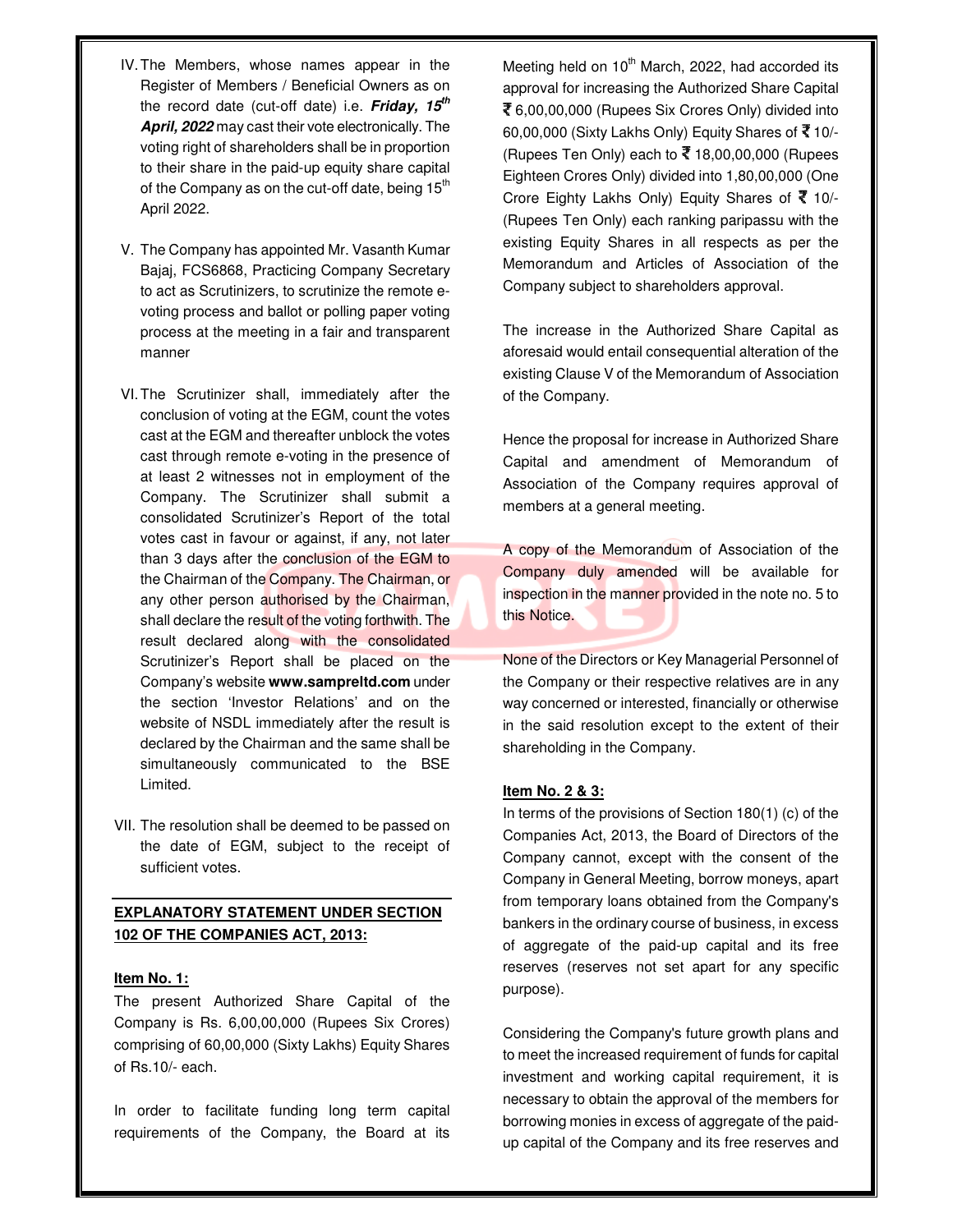to secure the re-payment up to Rs.100 Crores thereof.

Further as per the provisions of Section 180(1)(a) of the Companies Act, 2013, a company cannot sell, lease or otherwise dispose of the whole or substantially the whole of the undertaking of the Company or where the Company owns more than one undertaking, of the whole or substantially the whole of any of such undertakings, unless approval of the Members is obtained by way of a Special Resolution.

In view of the revision in the borrowing limit as set out in Item No.2, the Board recommends a revision in the limit up to which charge can be created on assets/properties in line with the revised borrowing limit. In connection with the loan/credit facilities availed/to be availed by the Company, as and when required, through various sources for business purposes, the Company might be required to create charges over its assets, properties and licenses by way of hypothecation, mortgage, lien, pledge etc. in favour of its lenders (up to the limits approved under Section 180(1)(c) of the Act), for the purposes of securing the loan/credit facilities extended by them to the Company. Further, upon occurrence of default under the relevant Loan/facility agreements and other documents as may be executed by the Company with the lenders, the lenders would have certain rights in respect of the Company's assets, properties and licenses including the rights of sale/disposal thereof, creation of charge/s as aforesaid and enforcement of assets by the Company's lenders upon occurrence of default would amount to a sale/disposal of the whole or substantially the whole of the undertaking of the Company, pursuant to the provisions of Section  $180(1)(a)$  of the Act.

Accordingly, the Board recommends the Special Resolution set forth in Item No. 2 & 3 of the Notice for approval of the Members.

None of the Directors or Key Managerial Personnel of the Company or their respective relatives, are in any way concerned or interested, financially or otherwise in the said resolution except to the extent of their shareholding in the Company.

To meet the long term capital requirement, The resolution No. 4 contained in the agenda of the Notice is an enabling resolution to enable the Company to create, offer, issue and allot Equity Shares on right offer basis to an extent of  $\overline{1}1446$  Lakhs subject to meeting of various regulatory requirements and the Securities issued pursuant to the offering(s) would be listed on the Indian stock exchanges.

Even though issue of shares through Rights Issue is within the powers of the Board, out of abundant caution, the Resolution seeks to give the Board of Directors the powers to issue Securities in one or more tranche or tranches, at such time or times, as the Board of Directors may in its absolute discretion deem fit. The detailed terms and conditions for the offer will be determined in consultation with the Advisors, Lead Managers, Underwriters and such other authority or authorities as may be required to be consulted by the Company considering the prevailing market conditions and other relevant factors.

The consent of the shareholders is being sought pursuant to the provisions of Sections 23, 42, 62 and other applicable provisions, if any, of the Companies Act, 2013 and the Rules made thereunder; Chapter VI of the ICDR Regulations and in terms of the provisions of the Securities and Exchange Board of India (Listing Obligations and Disclosure Requirements) Regulations, 2015.

In light of above, members are requested to accord approval to the ordinary Resolution as set out of the accompanying Notice.

None of the Directors or Key Managerial Personnel of the Company or their respective relatives, are in any way concerned or interested, financially or otherwise in the said resolution except to the extent of their shareholding in the Company.

> BY ORDER OF THE BOARD For **SAMPRE NUTRITIONS LIMITED**

Place: Medchal Date: 30.03.2022

> **Sd/- B.K.GURBANI MANAGING DIRECTOR**  DIN: 00318180

**Item No. 4:**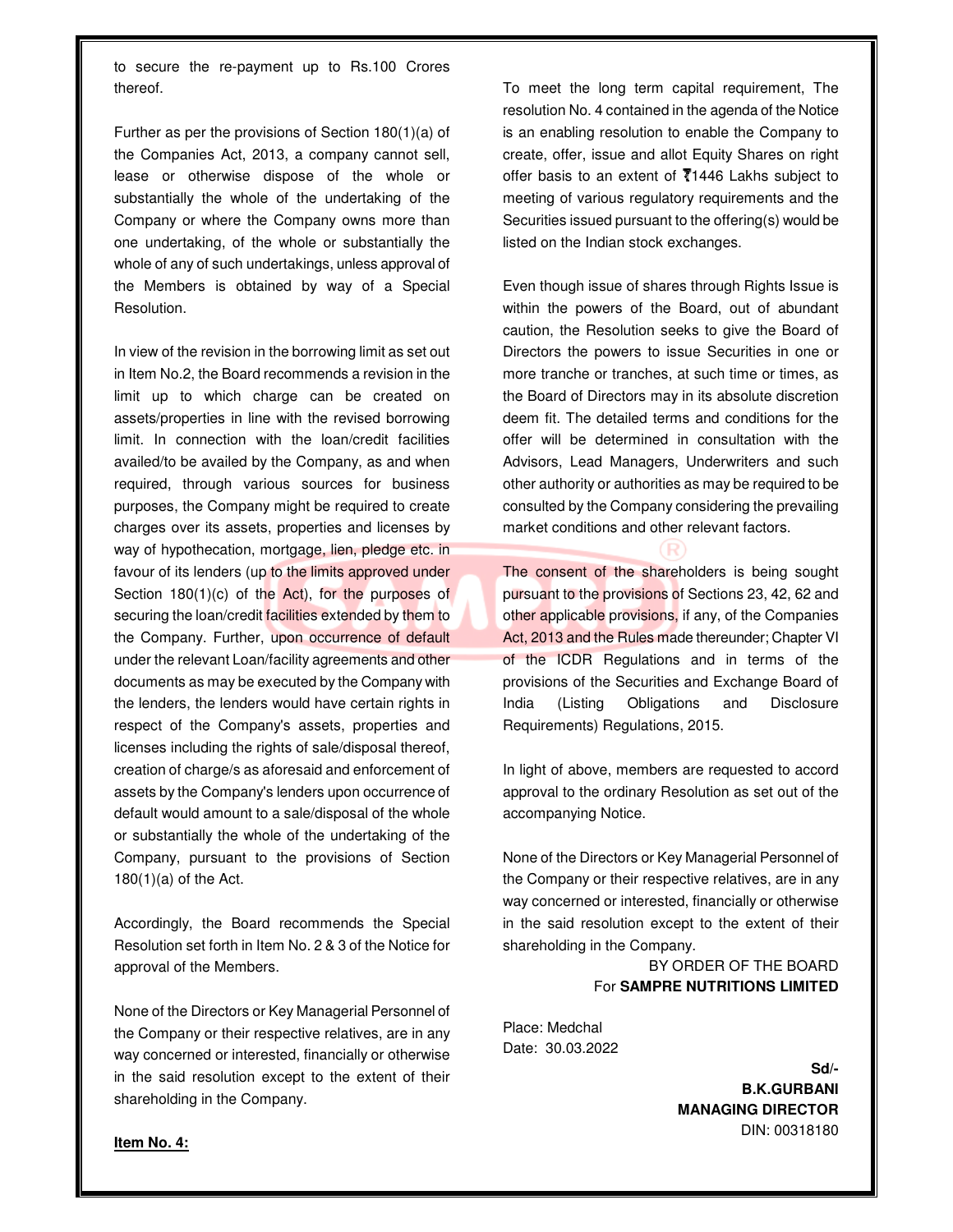

#### **SAMPRE NUTRITIONS LIMITED CIN: L15499TG1991PLC013515**

Plot No. 133, Industrial Estate, Medchal – 501 401 Email id: gurbani@gurbanigroup.in website: www.sampreltd.in  $Tel: 08418 - 222427/28$ 

### **ATTENDANCE SLIP**

#### **EXTRA-ORDINARY GENERAL MEETING TUESDAY, 26TH April, 2022 AT 10:30 A.M.**

| REGISTERED Folio No. / Demat Account No. (Client<br>ID) |  |
|---------------------------------------------------------|--|
| DP ID No.                                               |  |
|                                                         |  |
| Name of Shareholder                                     |  |
|                                                         |  |
| Number of Shares held                                   |  |
|                                                         |  |

I / We hereby record my / our presence at the Extra-ordinary General Meeting of the company at **Rajadhani Hall, 1st Floor, behind LIC Building, S.D Road, Secunderabad – 500003.**

Shareholder's / Proxy's Signature

Share holder or Proxy holder attending this meeting requested to bring this attendance slip to the meeting and hand over at the entrance duly filed and signed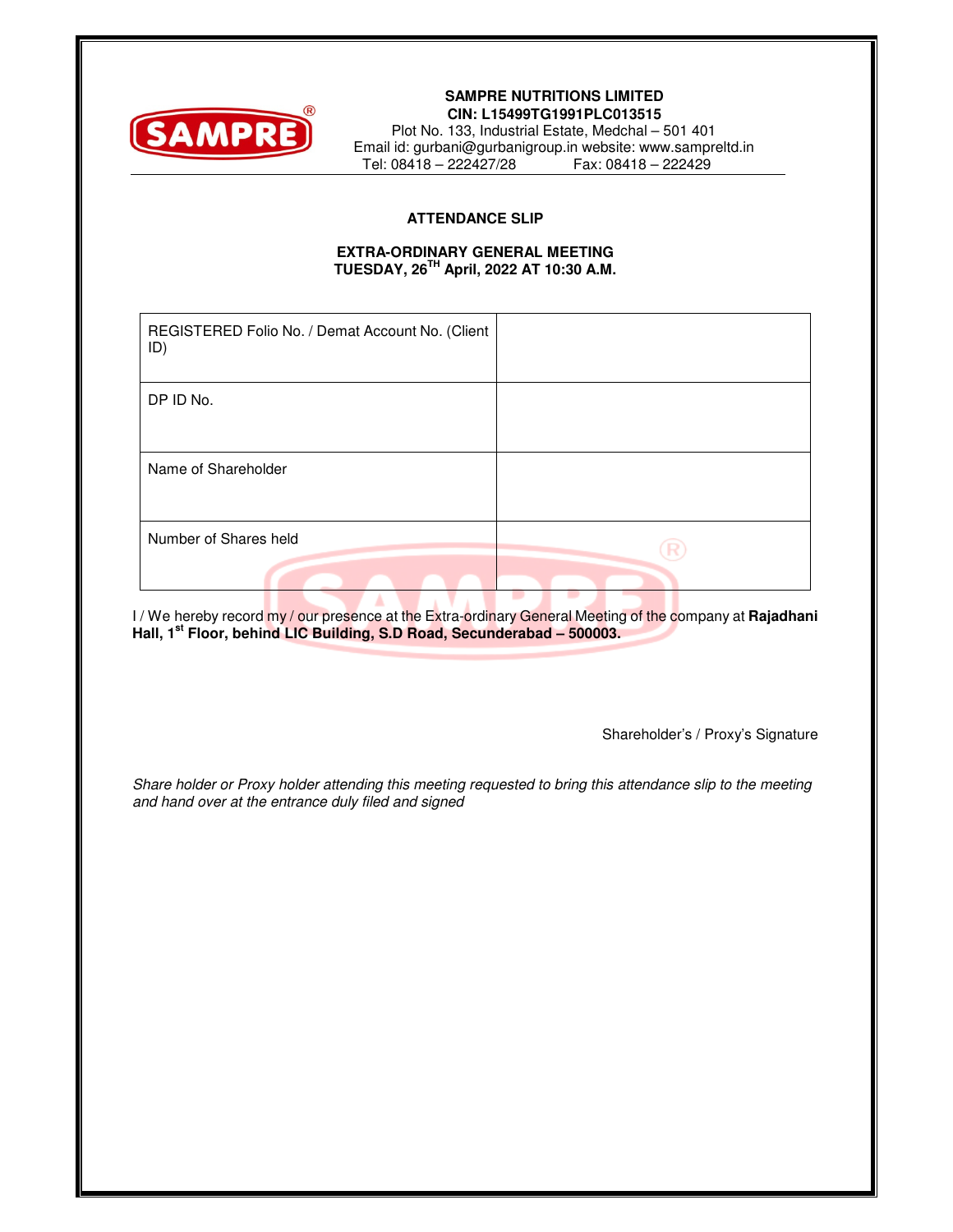

### **SAMPRE NUTRITIONS LIMITED CIN: L15499TG1991PLC013515**

Plot No. 133, Industrial Estate, Medchal – 501 401 Email id: gurbani@gurbanigroup.in website: www.sampreltd.in Tel: 08418 – 222427/28 Fax: 08418 – 222429

## **Form No MGT -11 Proxy Form**

[Pursuant to Section 105(6) of the Companies Act, 2013 and Rule 19(3) of the Companies (Management and Administration) Rules, 2014]

| Name of the Member(s)           |  |
|---------------------------------|--|
| Registered address              |  |
| E-mail ID                       |  |
| Folio No. / DP ID and Client ID |  |

I/We, being the Member(s) of shares of the above named Company, hereby appoint

| Name:    | E-mail ID: |
|----------|------------|
| address: | Signature: |

Or failing him/her

| Name:    | E-mail ID: |
|----------|------------|
| Address: | Signature: |
|          |            |

as my/our proxy to attend and vote, in case of a poll, for me/us and on my/our behalf at the Extra-Ordinary General Meeting of the Company, to be held on **Tuesday, 26th April, 2022 at 10:30 A.M.** at Rajadhani Hall, 1<sup>st</sup> Floor, behind LIC Building, S.D Road, Secunderabad - 500003 and at any adjournment thereof in respect of such resolutions as are indicated below:

| Reso. | <b>Description</b>                                                       | Vote   |
|-------|--------------------------------------------------------------------------|--------|
| No.   |                                                                          | Yes/No |
|       | To increase the authorized share capital of the company and to amend the |        |
|       | Memorandum of Association of the company                                 |        |
| 2.    | To enhance the borrowing powers of the board                             |        |
| 3.    | To authorize the board to mortgage and/or create charge                  |        |
| 4.    | To Issue equity shares on Rights offer basis                             |        |

Signed this day of April, 2022.

Signature of shareholder

**Notes:** 

Signature of Proxy holder(s)



 $\mathbb{R}$ 

**1.** This form of proxy in order to be effective should be duly completed and deposited at the Registered Office of the Company, not less than 48 hours before the commencement of the meeting.

**2.** For the resolutions, Explanatory Statement and Notes, please refer to the Notice of the Extra-Ordinary General Meeting.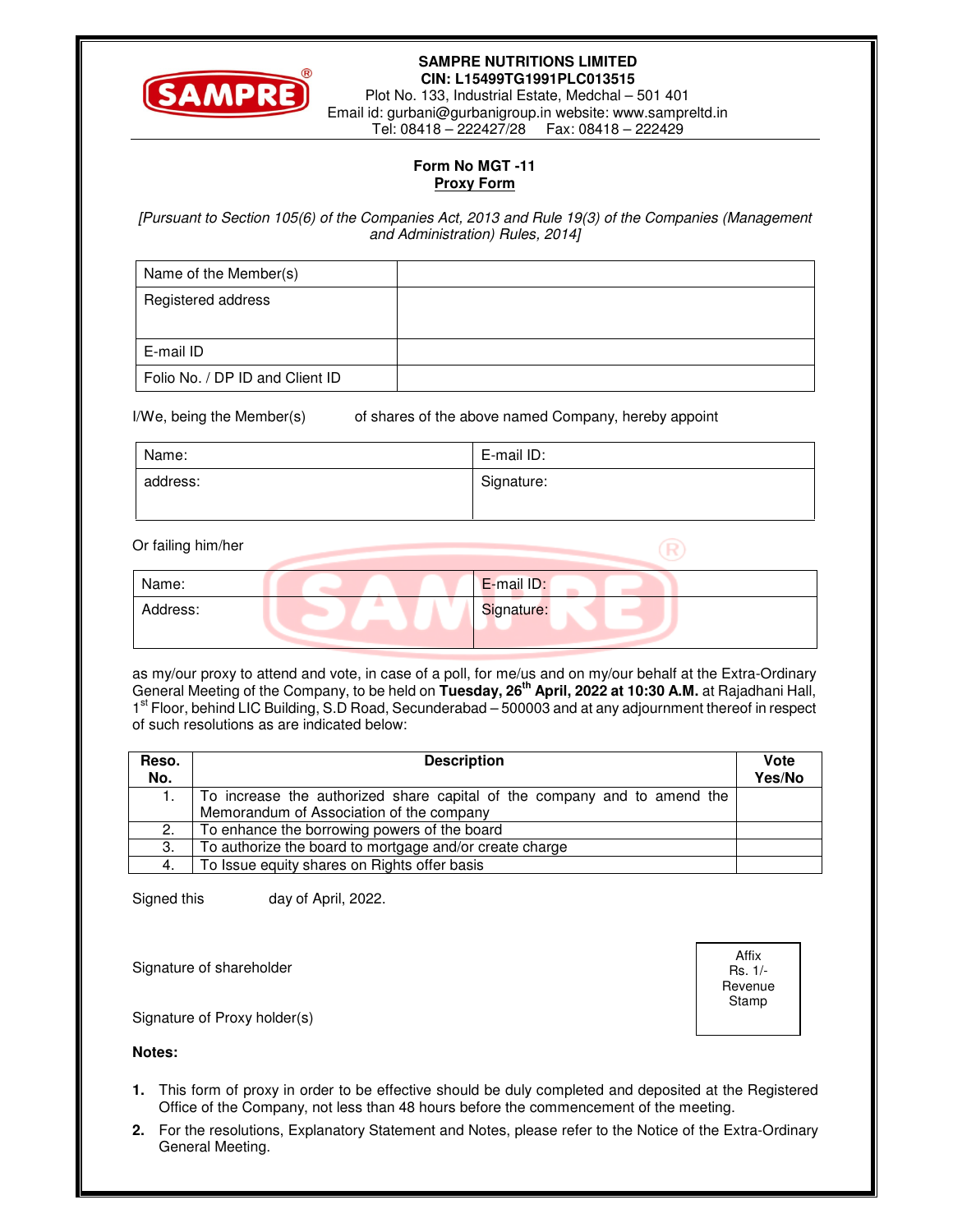## **THE INSTRUCTIONS FOR MEMBERS FOR REMOTE E-VOTING ARE AS UNDER:-**

### **How do I vote electronically using NSDL e-Voting system?**

The way to vote electronically on NSDL e-Voting system consists of "Two Steps" which are mentioned below:

### **Step 1: Access to NSDL e-Voting system**

A) Login method for e-Voting and joining virtual meeting for Individual shareholders holding securities in demat mode

In terms of SEBI circular dated December 9, 2020 on e-Voting facility provided by Listed Companies to Individual shareholders holding securities in demat mode are allowed to vote through their demat account maintained with Depositories and Depository Participants. Shareholders are advised to update their mobile number and email Id in their demat accounts in order to access e-Voting facility.

## **Login method for Individual shareholders holding securities in demat mode is given below:**

| <b>Type</b><br>of<br>shareholders                                                                | <b>Login Method</b>                                                                                                                                                                                                                                                                                                                                                                                                                                                                                                                                                                                                                                                                                                                                                                                                                                                                 |  |
|--------------------------------------------------------------------------------------------------|-------------------------------------------------------------------------------------------------------------------------------------------------------------------------------------------------------------------------------------------------------------------------------------------------------------------------------------------------------------------------------------------------------------------------------------------------------------------------------------------------------------------------------------------------------------------------------------------------------------------------------------------------------------------------------------------------------------------------------------------------------------------------------------------------------------------------------------------------------------------------------------|--|
| <b>Individual</b><br><b>Shareholders</b><br>holding<br>securities in<br>demat mode<br>with NSDL. | 1.<br>Existing <b>IDeAS</b> user can visit the e-Services website of NSDL Viz.<br>https://eservices.nsdl.com either on a Personal Computer or on a mobile. On the e-<br>Services home page click on the "Beneficial Owner" icon under "Login" which is<br>available under 'IDeAS' section, this will prompt you to enter your existing User ID<br>and Password. After successful authentication, you will be able to see e-Voting<br>services under Value added services. Click on "Access to e-Voting" under e-<br>Voting services and you will be able to see e-Voting page. Click on company name<br>or e-Voting service provider i.e. NSDL and you will be re-directed to e-Voting<br>website of NSDL for casting your vote during the remote e-Voting period or joining<br>virtual meeting & voting during the meeting.                                                        |  |
|                                                                                                  | If you are not registered for IDeAS e-Services, option to register is available at<br>2.<br>https://eservices.nsdl.com. Select "Register Online for IDeAS Portal" or click at<br>https://eservices.nsdl.com/SecureWeb/IdeasDirectReg.jsp.                                                                                                                                                                                                                                                                                                                                                                                                                                                                                                                                                                                                                                           |  |
|                                                                                                  | 3.<br>Visit the e-Voting website of NSDL. Open web browser by typing the following URL:<br>https://www.evoting.nsdl.com/either on a Personal Computer or on a mobile. Once<br>the home page of e-Voting system is launched, click on the icon "Login" which is<br>available under 'Shareholder/Member' section. A new screen will open. You will<br>have to enter your User ID (i.e. your sixteen digit demat account number hold with<br>NSDL), Password/OTP and a verification code as shown on the screen. After<br>successful authentication, you will be redirected to NSDL Depository site wherein<br>you can see e-Voting page. Click on company name or e-Voting service provider<br>i.e. NSDL and you will be redirected to e-voting website of NSDL for casting your<br>vote during the remote e-voting period or joining virtual meeting & voting during the<br>meeting. |  |
|                                                                                                  | Shareholders/Members can also download NSDL Mobile App "NSDL Speede"<br>4.<br>facility by scanning the QR code mentioned below for seamless voting experience.<br><b>NSDL Mobile App is available on</b>                                                                                                                                                                                                                                                                                                                                                                                                                                                                                                                                                                                                                                                                            |  |
|                                                                                                  | App Store<br>Coogle Play                                                                                                                                                                                                                                                                                                                                                                                                                                                                                                                                                                                                                                                                                                                                                                                                                                                            |  |
|                                                                                                  |                                                                                                                                                                                                                                                                                                                                                                                                                                                                                                                                                                                                                                                                                                                                                                                                                                                                                     |  |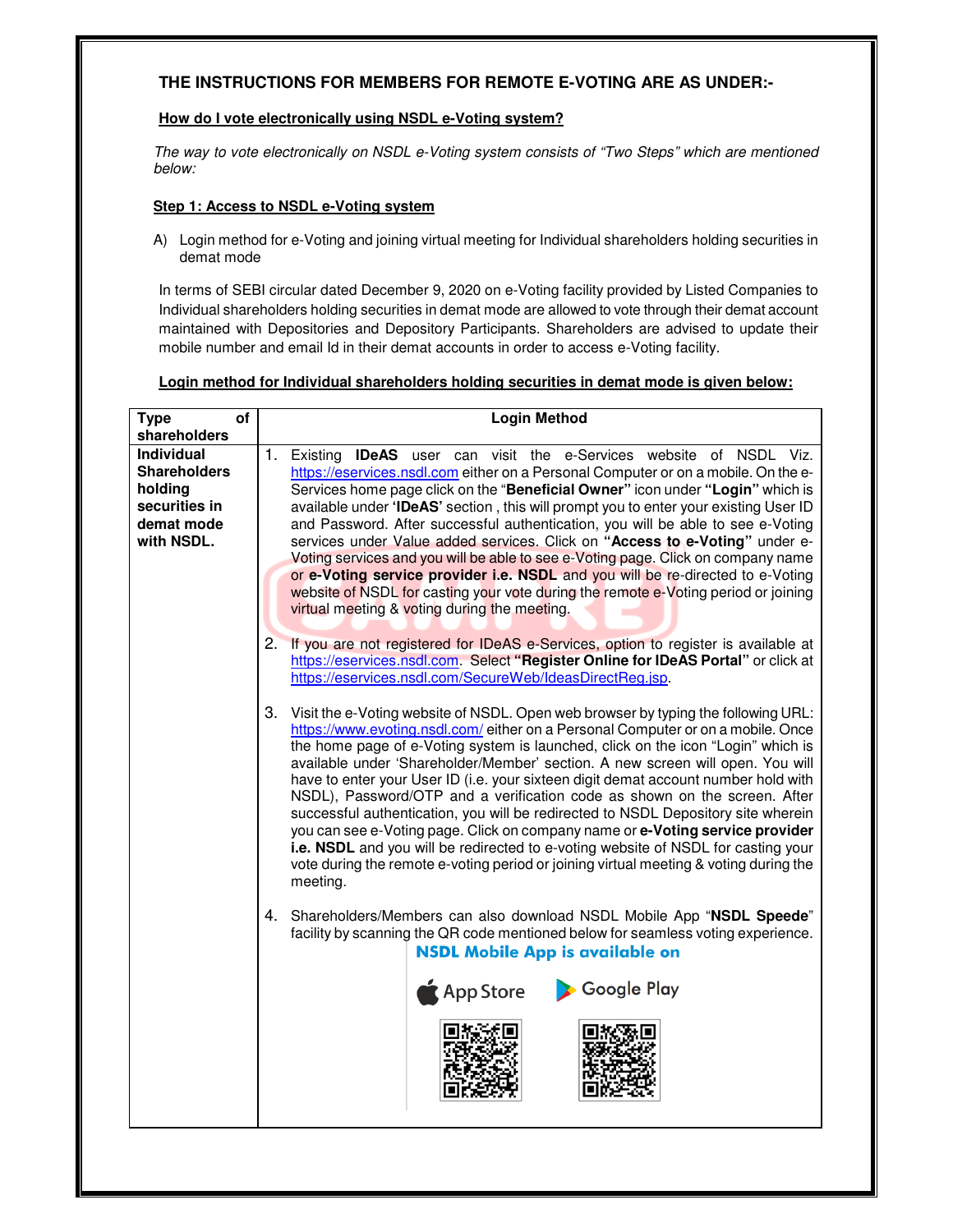| <b>Individual</b><br><b>Shareholders</b><br>holding<br>securities in<br>demat mode | Existing users who have opted for Easi / Easiest, they can login through their user id<br>1.<br>and password. Option will be made available to reach e-Voting page without any<br>further authentication. The URL for users to login to Easi / Easiest are<br>https://web.cdslindia.com/myeasi/home/login or www.cdslindia.com and click on<br>New System Myeasi.                                                              |
|------------------------------------------------------------------------------------|--------------------------------------------------------------------------------------------------------------------------------------------------------------------------------------------------------------------------------------------------------------------------------------------------------------------------------------------------------------------------------------------------------------------------------|
| with CDSL                                                                          | After successful login of Easi/Easiest the user will be also able to see the E-Voting<br>2.<br>Menu. The Menu will have links of e-Voting service provider i.e. NSDL. Click on<br><b>NSDL</b> to cast your vote.                                                                                                                                                                                                               |
|                                                                                    | If the user is not registered for Easi/Easiest, option to register is available at<br>3.<br>https://web.cdslindia.com/myeasi/Registration/EasiRegistration                                                                                                                                                                                                                                                                     |
|                                                                                    | 4. Alternatively, the user can directly access e-Voting page by providing demat<br>Account Number and PAN No. from a link in www.cdslindia.com home page. The<br>system will authenticate the user by sending OTP on registered Mobile & Email as<br>recorded in the demat Account. After successful authentication, user will be<br>provided links for the respective ESP i.e. <b>NSDL</b> where the e-Voting is in progress. |
| Individual                                                                         | You can also login using the login credentials of your demat account through your                                                                                                                                                                                                                                                                                                                                              |
| Shareholders                                                                       | Depository Participant registered with NSDL/CDSL for e-Voting facility. Upon logging                                                                                                                                                                                                                                                                                                                                           |
| (holding                                                                           | in, you will be able to see e-Voting option. Click on e-Voting option, you will be                                                                                                                                                                                                                                                                                                                                             |
| securities in                                                                      | redirected to NSDL/CDSL Depository site after successful authentication, wherein you                                                                                                                                                                                                                                                                                                                                           |
| demat mode)<br>login through                                                       | can see e-Voting feature. Click on company name or e-Voting service provider i.e.<br>NSDL and you will be redirected to e-Voting website of NSDL for casting your vote                                                                                                                                                                                                                                                         |
| their depository                                                                   | during the remote e-Voting period or joining virtual meeting & voting during the                                                                                                                                                                                                                                                                                                                                               |
| participants                                                                       | meeting.                                                                                                                                                                                                                                                                                                                                                                                                                       |

**Important note:** Members who are unable to retrieve User ID/ Password are advised to use Forget User ID and Forget Password option available at above mentioned website.

**Helpdesk for Individual Shareholders holding securities in demat mode for any technical issues related to login through Depository i.e. NSDL and CDSL.** 

| Login type                                                                  | <b>Helpdesk details</b>                                                                                                                                                                         |
|-----------------------------------------------------------------------------|-------------------------------------------------------------------------------------------------------------------------------------------------------------------------------------------------|
| Individual<br>holding<br>Shareholders<br>securities in demat mode with NSDL | Members facing any technical issue in login can contact NSDL<br>helpdesk by sending a request at evoting@nsdl.co.in or call at<br>toll free no.: 1800 1020 990 and 1800 22 44 30                |
| Individual Shareholders holding<br>securities in demat mode with CDSL       | Members facing any technical issue in login can contact CDSL<br>helpdesk<br>bv<br>sending a<br>request<br>at<br>helpdesk.evoting@cdslindia.com or contact at 022-23058738 or<br>022-23058542-43 |

#### **B) Login Method for e-Voting other than Individual shareholders holding securities in demat mode and shareholders holding securities in physical mode.**

### **How to Log-in to NSDL e-Voting website?**

- 1. Visit the e-Voting website of NSDL. Open web browser by typing the following URL: https://www.evoting.nsdl.com/ either on a Personal Computer or on a mobile.
- 2. Once the home page of e-Voting system is launched, click on the icon "Login" which is available under 'Shareholder/Member' section.
- 3. A new screen will open. You will have to enter your User ID, your Password/OTP and a Verification Code as shown on the screen.

Alternatively, if you are registered for NSDL eservices i.e. IDEAS, you can log-in at https://eservices.nsdl.com/ with your existing IDEAS login. Once you log-in to NSDL eservices after using your log-in credentials, click on e-Voting and you can proceed to

Step 2 i.e. Cast your vote electronically.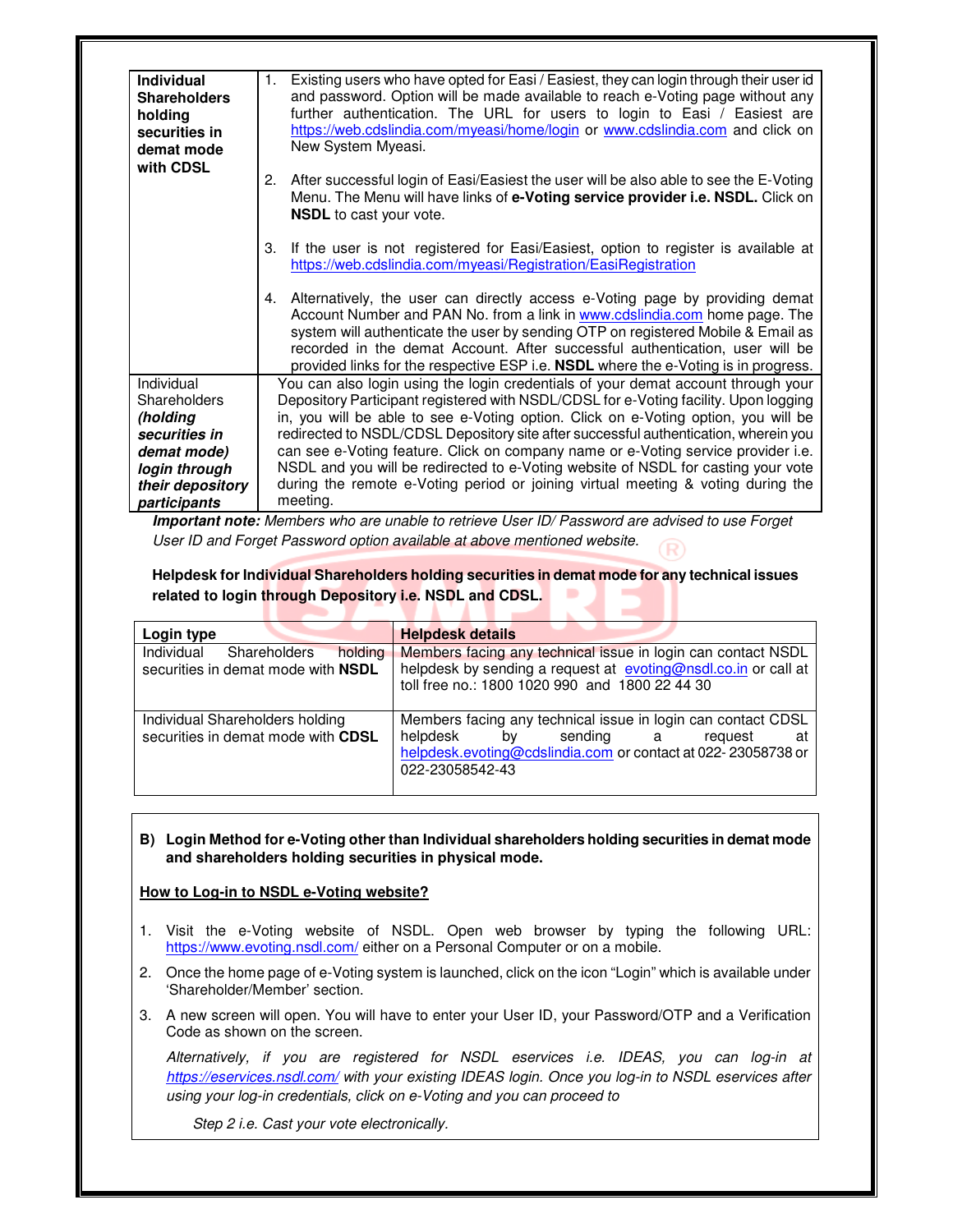#### 4. **Your User ID details are given below:**

| Manner of holding shares i.e. Demat Your User ID is:<br>(NSDL or CDSL) or Physical |                                                                                                                                                                  |
|------------------------------------------------------------------------------------|------------------------------------------------------------------------------------------------------------------------------------------------------------------|
| a) For Members who hold shares in demat<br>account with NSDL.                      | 8 Character DP ID followed by 8 Digit Client ID<br>For example if your DP ID is IN300*** and<br>Client ID is 12****** then your user ID is<br>IN300***12*******. |
| b) For Members who hold shares in demat<br>account with CDSL.                      | 16 Digit Beneficiary ID<br>For example if your Beneficiary<br>İS<br>12**************<br>then<br>ID<br>user<br>vour<br>İS<br>12**************                     |
| c) For Members holding shares in Physical<br>Form.                                 | EVEN Number followed by Folio Number<br>registered with the company<br>For example if folio number is 001*** and<br>EVEN is 101456 then user ID is 101456001***  |

#### 5. **Password details for shareholders other than Individual shareholders are given below:**

- a) If you are already registered for e-Voting, then you can user your existing password to login and cast your vote.
- b) If you are using NSDL e-Voting system for the first time, you will need to retrieve the 'initial password' which was communicated to you. Once you retrieve your 'initial password', you need to enter the 'initial password' and the system will force you to change your password.
- c) How to retrieve your 'initial password'?
	- (i) If your email ID is registered in your demat account or with the company, your 'initial password' is communicated to you on your email ID. Trace the email sent to you from NSDL from your mailbox. Open the email and open the attachment i.e. a .pdf file. Open the .pdf file. The password to open the .pdf file is your 8 digit client ID for NSDL account, last 8 digits of client ID for CDSL account or folio number for shares held in physical form. The .pdf file contains your 'User ID' and your 'initial password'.
	- (ii) If your email ID is not registered, please follow steps mentioned below in process for those shareholders whose email ids are not registered.
- 6. If you are unable to retrieve or have not received the "Initial password" or have forgotten your password: a) Click on "Forgot User Details/Password?"(If you are holding shares in your demat account with NSDL or CDSL) option available on www.evoting.nsdl.com.
	- b) Physical User Reset Password?" (If you are holding shares in physical mode) option available on www.evoting.nsdl.com.
	- c) If you are still unable to get the password by aforesaid two options, you can send a request at evoting@nsdl.co.in mentioning your demat account number/folio number, your PAN, your name and your registered address etc.
	- d) Members can also use the OTP (One Time Password) based login for casting the votes on the e-Voting system of NSDL.
- 7. After entering your password, tick on Agree to "Terms and Conditions" by selecting on the check box.
- 8. Now, you will have to click on "Login" button.
- 9. After you click on the "Login" button, Home page of e-Voting will open.

### **Step 2: Cast your vote electronically on NSDL e-Voting system.**

#### **How to cast your vote electronically on NSDL e-Voting system?**

- 1. After successful login at Step 1, you will be able to see all the companies "EVEN" in which you are holding shares and whose voting cycle and General Meeting is in active status.
- 2. Select "EVEN" of company for which you wish to cast your vote during the remote e-Voting period
- Now you are ready for e-Voting as the Voting page opens.